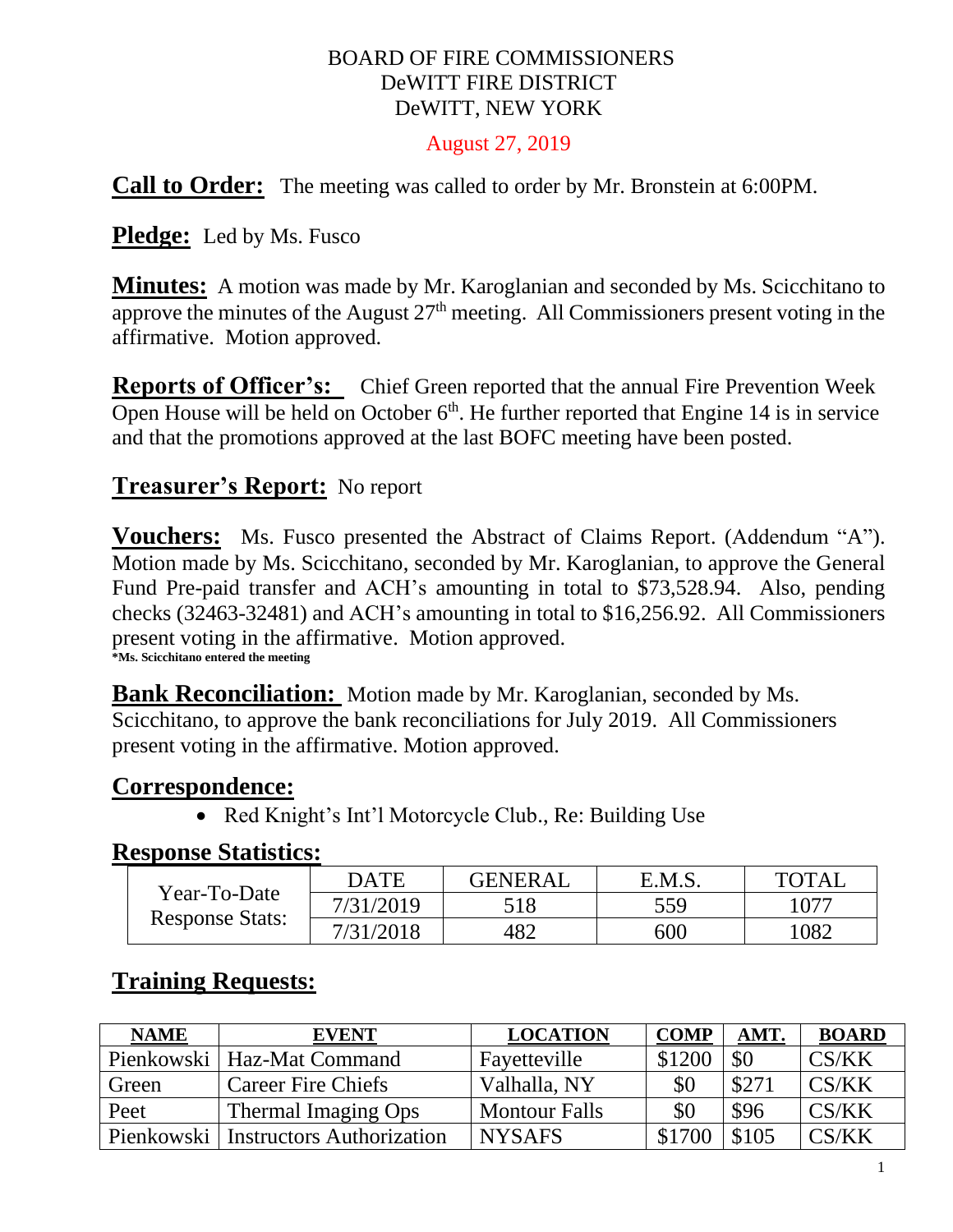## **COMMITTEE REPORTS:**

### **Apparatus and Equipment:** No report **Buildings and Grounds:** No report

**Finance:** Mr. Schultz reported that the CD at Solvay Bank renewed for 3 months at a rate of 1.2%. These are operating funds that will be needed to close out the year.

**Long-Range Planning:** No report **Personnel/Staffing**: No report **Legal:** No report.

### **OLD BUSINESS: Deputy Chief Contract**

Mr. Schultz presented a contract between the DeWitt Fire District and Deputy Chief Shawn Tompkins to take effect September  $16<sup>th</sup>$ . A motion was made by Ms. Scicchitano and seconded by Mr. Karoglanian to approve the contract. All Commissioners present voting affirmative. Motion approved.

# **NEW BUSINESS:**

## **Building Use:**

A motion was made by Ms. Scicchitano, seconded by Mr. Karoglanian, to approve a building use request from the Red Knight's Int'l Motorcycle Club to use the large conference room on September 19, 2019 from 7:00PM-8:30PM, with no deposit required. All Commissioners present voted in the affirmative. Motion approved. **\*Mr. Bronstein entered the meeting**

## **Executive Session:**

A motion was made by Ms. Scicchitano, seconded by Mr. Karoglanian to go into Executive Session to discuss a personnel matter. All Commissioners present voted in the affirmative. Motion approved at 5:50PM.

A motion was made by Ms. Scicchitano, seconded by Mr. Karoglanian to return to the General Session. All Commissioners present voted in the affirmative. Motion approved at 6:33PM.

No business was conducted during the Executive Session.

# **Captain Canvas**

A motion was made by Mr. Karoglanian and seconded by Ms. Scicchitano to request the eligible list for Fire Captain (DeWitt) from the Onondaga County Department of Personnel and to have Mr. Schultz begin the canvas process. All Commissioners present voting affirmative. Motion approved.